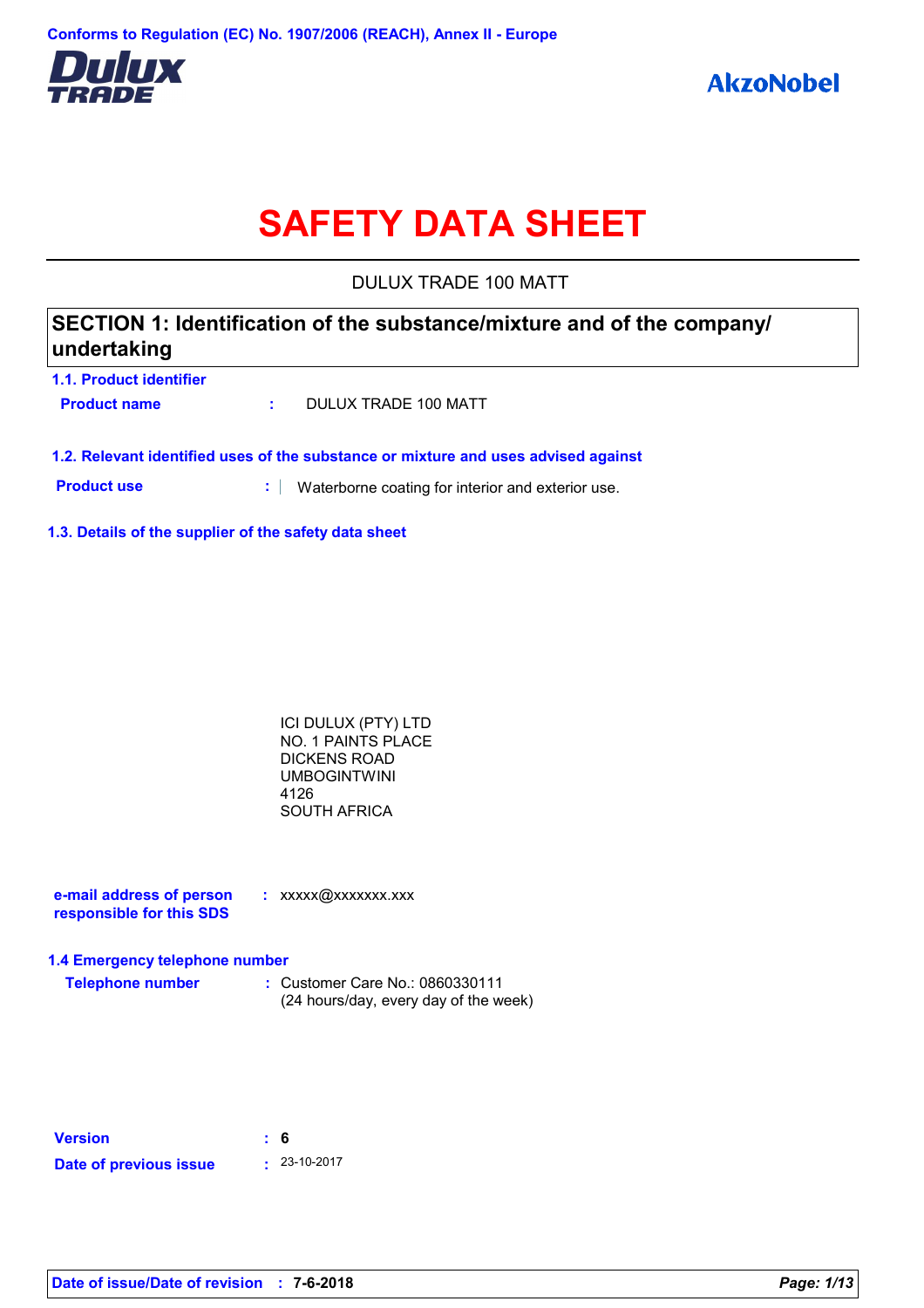## **SECTION 2: Hazards identification**

| 2.1. Classification of the substance or mixture |                                                                            |
|-------------------------------------------------|----------------------------------------------------------------------------|
| <b>Product definition</b>                       | : Mixture                                                                  |
| Skin Sens. 1, H317                              | <b>Classification according to Regulation (EC) No. 1272/2008 [CLP/GHS]</b> |
| Ingredients of unknown<br>toxicity              | $: 0\%$                                                                    |
| Ingredients of unknown<br>ecotoxicity           | $: 0\%$                                                                    |

See Section 11 for more detailed information on health effects and symptoms. See Section 16 for the full text of the H statements declared above.

### **2.2. Label elements**

**Hazard pictograms :**



| <b>Signal word</b>                                                                                                                                              | : Warning                                                                                                                    |
|-----------------------------------------------------------------------------------------------------------------------------------------------------------------|------------------------------------------------------------------------------------------------------------------------------|
| <b>Hazard statements</b>                                                                                                                                        | : H317 - May cause an allergic skin reaction.                                                                                |
| <b>Precautionary statements</b>                                                                                                                                 |                                                                                                                              |
| <b>General</b>                                                                                                                                                  | : P102 - Keep out of reach of children.<br>P101 - If medical advice is needed, have product container or label at hand.      |
| <b>Prevention</b>                                                                                                                                               | : P262 - Do not get in eyes, on skin, or on clothing.                                                                        |
| <b>Response</b>                                                                                                                                                 | : P312 - Call a POISON CENTER or doctor if you feel unwell.                                                                  |
| <b>Storage</b>                                                                                                                                                  | Not applicable.                                                                                                              |
| <b>Disposal</b>                                                                                                                                                 | : P501 - Dispose of contents and container in accordance with all local, regional,<br>national or international regulations. |
| <b>Hazardous ingredients</b>                                                                                                                                    | : 1,2-Benzisothiazol-3(2H)-one<br>$C(M)$ IT/MIT $(3:1)$                                                                      |
| <b>Supplemental label</b><br>elements                                                                                                                           | : Not applicable.                                                                                                            |
| <b>Annex XVII - Restrictions</b><br>on the manufacture,<br>placing on the market and<br>use of certain dangerous<br>substances, mixtures and<br><b>articles</b> | : Not applicable.                                                                                                            |
| <b>Special packaging requirements</b>                                                                                                                           |                                                                                                                              |
| <b>Containers to be fitted</b><br>with child-resistant<br>fastenings                                                                                            | : Not applicable.                                                                                                            |
| <b>Tactile warning of danger : Not applicable.</b>                                                                                                              |                                                                                                                              |
| 2.3. Other hazards                                                                                                                                              |                                                                                                                              |
| <b>Voluntary label element</b><br>(CEPE)                                                                                                                        | : Contains methylisothiazolinone                                                                                             |
| Other hazards which do<br>not result in classification                                                                                                          | : None known.                                                                                                                |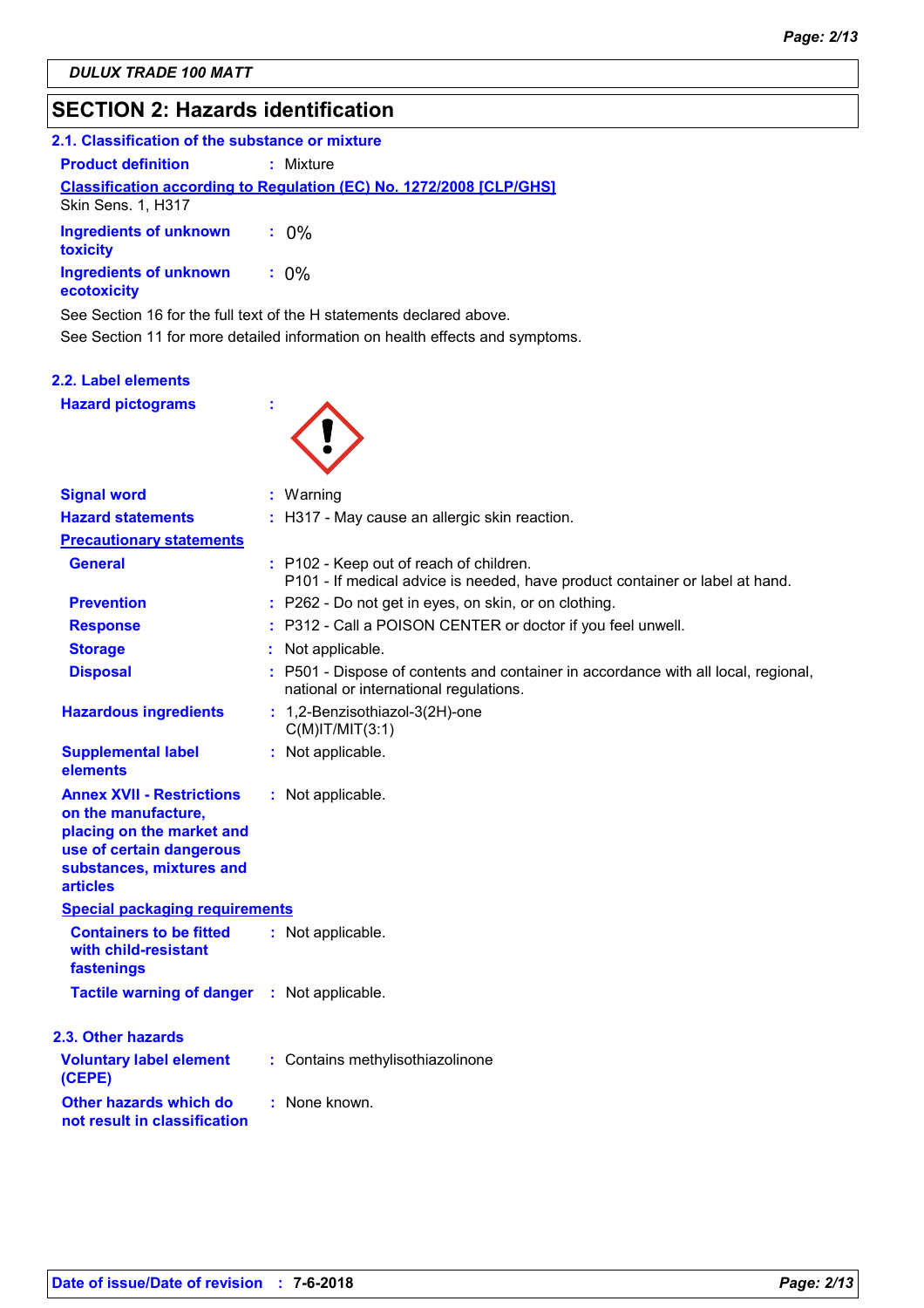## **SECTION 3: Composition/information on ingredients**

| <b>3.2 Mixtures</b>            | : Mixture                                 |           |                                                                                                                                                                                                                                                                              |             |
|--------------------------------|-------------------------------------------|-----------|------------------------------------------------------------------------------------------------------------------------------------------------------------------------------------------------------------------------------------------------------------------------------|-------------|
|                                |                                           |           | <b>Classification</b>                                                                                                                                                                                                                                                        |             |
| <b>Product/ingredient name</b> | <b>Identifiers</b>                        | $%$ (w/w) | <b>Regulation (EC) No. 1272/2008</b><br><b>[CLP]</b>                                                                                                                                                                                                                         | <b>Type</b> |
| $C(M)$ IT/MIT $(3:1)$          | CAS: 55965-84-9<br>Index:<br>613-167-00-5 | <0.06     | Acute Tox. 3, H301<br>Acute Tox. 3, H311<br>Acute Tox. 3, H331 <br>Skin Corr. 1B, H314<br>Eye Dam. 1, H318<br> Skin Sens. 1, H317<br>Aquatic Acute 1, H400 (M=1)<br>Aquatic Chronic 1, H410 (M=1)<br>See Section 16 for the full text of the H<br>statements declared above. | $[1]$       |

There are no additional ingredients present which, within the current knowledge of the supplier and in the concentrations applicable, are classified as hazardous to health or the environment, are PBTs, vPvBs or Substances of equivalent concern, or have been assigned a workplace exposure limit and hence require reporting in this section.

**Type** 

[1] Substance classified with a health or environmental hazard

[2] Substance with a workplace exposure limit

[3] Substance meets the criteria for PBT according to Regulation (EC) No. 1907/2006, Annex XIII

[4] Substance meets the criteria for vPvB according to Regulation (EC) No. 1907/2006, Annex XIII

[5] Substance of equivalent concern

Occupational exposure limits, if available, are listed in Section 8.

## **SECTION 4: First aid measures**

**4.1. Description of first aid measures**

| <b>General</b>                    | : In all cases of doubt, or when symptoms persist, seek medical attention. Never give<br>anything by mouth to an unconscious person. If unconscious, place in recovery<br>position and seek medical advice.                                                              |
|-----------------------------------|--------------------------------------------------------------------------------------------------------------------------------------------------------------------------------------------------------------------------------------------------------------------------|
| <b>Eye contact</b>                | : Remove contact lenses, irrigate copiously with clean, fresh water, holding the<br>eyelids apart for at least 10 minutes and seek immediate medical advice.                                                                                                             |
| <b>Inhalation</b>                 | : Remove to fresh air. Keep person warm and at rest. If not breathing, if breathing is<br>irregular or if respiratory arrest occurs, provide artificial respiration or oxygen by<br>trained personnel.                                                                   |
| <b>Skin contact</b>               | : Remove contaminated clothing and shoes. Wash skin thoroughly with soap and<br>water or use recognised skin cleanser. Do NOT use solvents or thinners.                                                                                                                  |
| <b>Ingestion</b>                  | : If swallowed, seek medical advice immediately and show the container or label.<br>Keep person warm and at rest. Do NOT induce vomiting.                                                                                                                                |
| <b>Protection of first-aiders</b> | : No action shall be taken involving any personal risk or without suitable training. It<br>may be dangerous to the person providing aid to give mouth-to-mouth resuscitation.<br>Wash contaminated clothing thoroughly with water before removing it, or wear<br>gloves. |

### **4.2. Most important symptoms and effects, both acute and delayed**

There are no data available on the mixture itself. The mixture has been assessed following the conventional method of the CLP Regulation (EC) No 1272/2008 and is classified for toxicological properties accordingly. See Sections 2 and 3 for details.

Exposure to component solvent vapour concentrations in excess of the stated occupational exposure limit may result in adverse health effects such as mucous membrane and respiratory system irritation and adverse effects on the kidneys, liver and central nervous system. Symptoms and signs include headache, dizziness, fatigue, muscular weakness, drowsiness and, in extreme cases, loss of consciousness.

Solvents may cause some of the above effects by absorption through the skin. Repeated or prolonged contact with the mixture may cause removal of natural fat from the skin, resulting in non-allergic contact dermatitis and absorption through the skin.

If splashed in the eyes, the liquid may cause irritation and reversible damage. Ingestion may cause nausea, diarrhea and vomiting.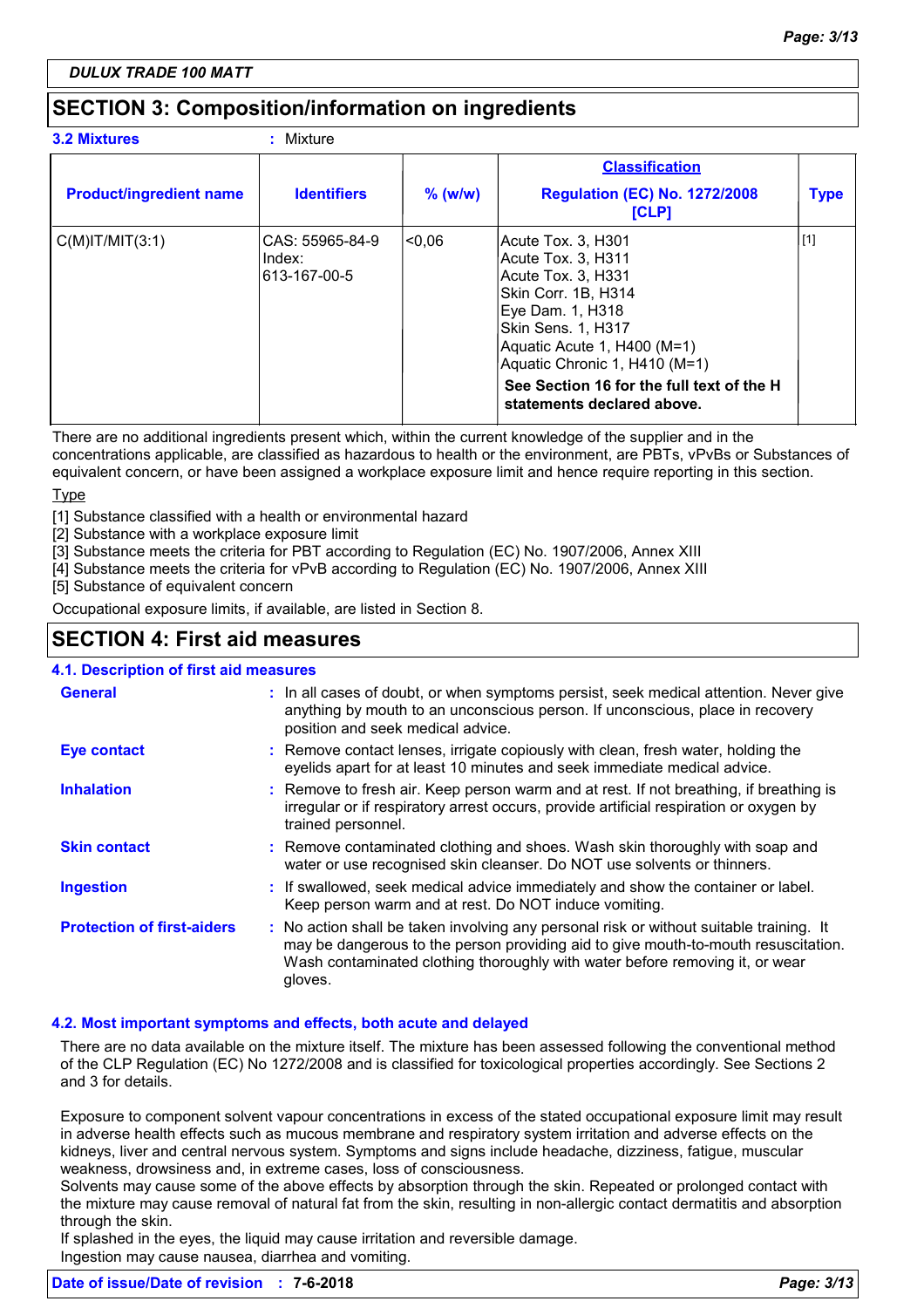### **SECTION 4: First aid measures**

This takes into account, where known, delayed and immediate effects and also chronic effects of components from short-term and long-term exposure by oral, inhalation and dermal routes of exposure and eye contact.

Contains 1,2-benzisothiazol-3(2H)-one, C(M)IT/MIT(3:1). May produce an allergic reaction.

### **4.3. Indication of any immediate medical attention and special treatment needed**

| <b>Notes to physician</b>  | : Treat symptomatically. Contact poison treatment specialist immediately if large<br>quantities have been ingested or inhaled. |
|----------------------------|--------------------------------------------------------------------------------------------------------------------------------|
| <b>Specific treatments</b> | : No specific treatment.                                                                                                       |

See toxicological information (Section 11)

| <b>SECTION 5: Firefighting measures</b>                            |                                                                                                                              |  |
|--------------------------------------------------------------------|------------------------------------------------------------------------------------------------------------------------------|--|
| 5.1. Extinguishing media<br><b>Suitable extinguishing</b><br>media | : Recommended: alcohol-resistant foam, $CO2$ , powders, water spray.                                                         |  |
| <b>Unsuitable extinguishing</b><br>media                           | : Do not use water jet.                                                                                                      |  |
|                                                                    | 5.2. Special hazards arising from the substance or mixture                                                                   |  |
| <b>Hazards from the</b><br>substance or mixture                    | : Fire will produce dense black smoke. Exposure to decomposition products may<br>cause a health hazard.                      |  |
| <b>Hazardous thermal</b><br>decomposition products                 | : Decomposition products may include the following materials: carbon monoxide,<br>carbon dioxide, smoke, oxides of nitrogen. |  |
| 5.3. Advice for firefighters                                       |                                                                                                                              |  |
| <b>Special protective actions</b><br>for fire-fighters             | : Cool closed containers exposed to fire with water. Do not release runoff from fire to<br>drains or watercourses.           |  |
| <b>Special protective</b><br>equipment for fire-fighters           | : Appropriate breathing apparatus may be required.                                                                           |  |

## **SECTION 6: Accidental release measures**

|                                                                 | 6.1. Personal precautions, protective equipment and emergency procedures                                                                                                                                                                                                           |
|-----------------------------------------------------------------|------------------------------------------------------------------------------------------------------------------------------------------------------------------------------------------------------------------------------------------------------------------------------------|
| For non-emergency<br>personnel                                  | : Exclude sources of ignition and ventilate the area. Avoid breathing vapour or mist.<br>Refer to protective measures listed in sections 7 and 8.                                                                                                                                  |
|                                                                 | For emergency responders : If specialised clothing is required to deal with the spillage, take note of any<br>information in Section 8 on suitable and unsuitable materials. See also the<br>information in "For non-emergency personnel".                                         |
| <b>6.2. Environmental</b><br>precautions                        | : Do not allow to enter drains or watercourses. If the product contaminates lakes,<br>rivers, or sewers, inform the appropriate authorities in accordance with local<br>regulations.                                                                                               |
| 6.3. Methods and material<br>for containment and<br>cleaning up | : Contain and collect spillage with non-combustible, absorbent material e.g. sand,<br>earth, vermiculite or diatomaceous earth and place in container for disposal<br>according to local regulations (see Section 13). Preferably clean with a detergent.<br>Avoid using solvents. |
| 6.4. Reference to other<br><b>sections</b>                      | : See Section 1 for emergency contact information.<br>See Section 8 for information on appropriate personal protective equipment.<br>See Section 13 for additional waste treatment information.                                                                                    |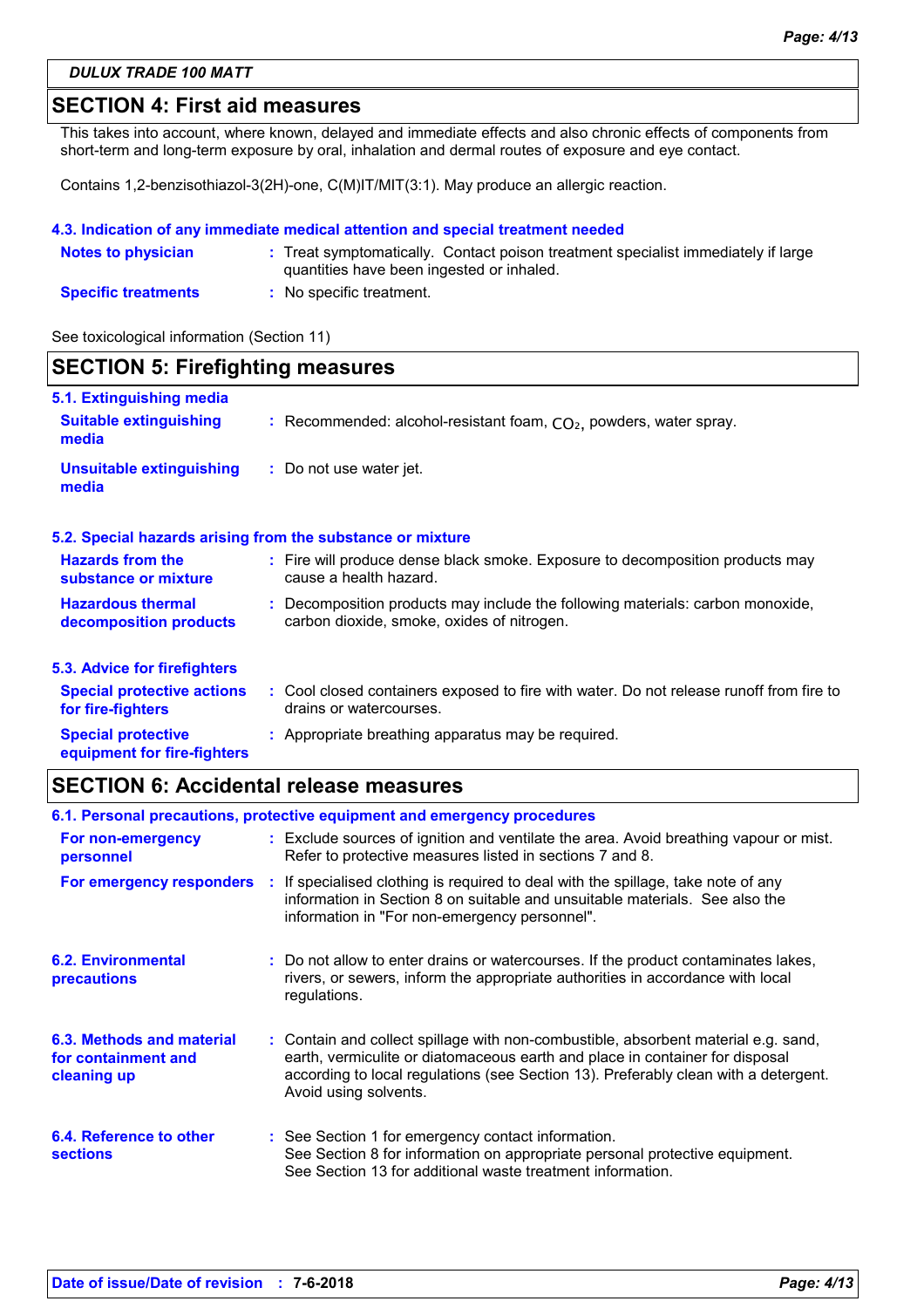## **SECTION 7: Handling and storage**

The information in this section contains generic advice and guidance. The list of Identified Uses in Section 1 should be consulted for any available use-specific information provided in the Exposure Scenario(s).

| handled, stored and processed.<br>Put on appropriate personal protective equipment (see Section 8).<br>Never use pressure to empty. Container is not a pressure vessel.<br>Always keep in containers made from the same material as the original one.<br>Comply with the health and safety at work laws.<br>Do not allow to enter drains or watercourses.<br>Information on fire and explosion protection<br>Vapours are heavier than air and may spread along floors. Vapours may form<br>explosive mixtures with air. | <b>7.1 Precautions for safe</b><br>handling | : Prevent the creation of flammable or explosive concentrations of vapours in air and<br>avoid vapour concentrations higher than the occupational exposure limits.<br>In addition, the product should only be used in areas from which all naked lights and<br>other sources of ignition have been excluded. Electrical equipment should be<br>protected to the appropriate standard.<br>Mixture may charge electrostatically: always use earthing leads when transferring<br>from one container to another.<br>Operators should wear antistatic footwear and clothing and floors should be of the<br>conducting type.<br>Keep away from heat, sparks and flame. No sparking tools should be used.<br>Avoid contact with skin and eyes. Avoid the inhalation of dust, particulates, spray or<br>mist arising from the application of this mixture. Avoid inhalation of dust from<br>sanding.<br>Eating, drinking and smoking should be prohibited in areas where this material is |
|-------------------------------------------------------------------------------------------------------------------------------------------------------------------------------------------------------------------------------------------------------------------------------------------------------------------------------------------------------------------------------------------------------------------------------------------------------------------------------------------------------------------------|---------------------------------------------|-----------------------------------------------------------------------------------------------------------------------------------------------------------------------------------------------------------------------------------------------------------------------------------------------------------------------------------------------------------------------------------------------------------------------------------------------------------------------------------------------------------------------------------------------------------------------------------------------------------------------------------------------------------------------------------------------------------------------------------------------------------------------------------------------------------------------------------------------------------------------------------------------------------------------------------------------------------------------------------|
|-------------------------------------------------------------------------------------------------------------------------------------------------------------------------------------------------------------------------------------------------------------------------------------------------------------------------------------------------------------------------------------------------------------------------------------------------------------------------------------------------------------------------|---------------------------------------------|-----------------------------------------------------------------------------------------------------------------------------------------------------------------------------------------------------------------------------------------------------------------------------------------------------------------------------------------------------------------------------------------------------------------------------------------------------------------------------------------------------------------------------------------------------------------------------------------------------------------------------------------------------------------------------------------------------------------------------------------------------------------------------------------------------------------------------------------------------------------------------------------------------------------------------------------------------------------------------------|

### **7.2 Conditions for safe storage, including any incompatibilities**

Store in accordance with local regulations.

#### **Notes on joint storage**

Keep away from: oxidising agents, strong alkalis, strong acids.

### **Additional information on storage conditions**

Observe label precautions. Store in a dry, cool and well-ventilated area. Keep away from heat and direct sunlight. Keep away from sources of ignition. No smoking. Prevent unauthorised access. Containers that have been opened must be carefully resealed and kept upright to prevent leakage.

| 7.3 Specific end use(s)                               |                  |
|-------------------------------------------------------|------------------|
| <b>Recommendations</b>                                | : Not available. |
| <b>Industrial sector specific</b><br><b>solutions</b> | : Not available. |

### **SECTION 8: Exposure controls/personal protection**

The information in this section contains generic advice and guidance. Information is provided based on typical anticipated uses of the product. Additional measures might be required for bulk handling or other uses that could significantly increase worker exposure or environmental releases.

### **8.1 Control parameters**

### **Occupational exposure limits**

No exposure limit value known.

| <b>Recommended monitoring</b><br>procedures | If this product contains ingredients with exposure limits, personal, workplace<br>÷.<br>atmosphere or biological monitoring may be required to determine the       |
|---------------------------------------------|--------------------------------------------------------------------------------------------------------------------------------------------------------------------|
|                                             | effectiveness of the ventilation or other control measures and/or the necessity to<br>use respiratory protective equipment. Reference should be made to monitoring |
|                                             | standards, such as the following: European Standard EN 689 (Workplace                                                                                              |
|                                             | atmospheres - Guidance for the assessment of exposure by inhalation to                                                                                             |
|                                             | chemical agents for comparison with limit values and measurement strategy)                                                                                         |
|                                             | European Standard EN 14042 (Workplace atmospheres - Guide for the                                                                                                  |
|                                             | application and use of procedures for the assessment of exposure to chemical                                                                                       |
|                                             | and biological agents) European Standard EN 482 (Workplace atmospheres -                                                                                           |
|                                             | General requirements for the performance of procedures for the measurement of                                                                                      |
|                                             | chemical agents) Reference to national guidance documents for methods for the                                                                                      |
|                                             | determination of hazardous substances will also be required.                                                                                                       |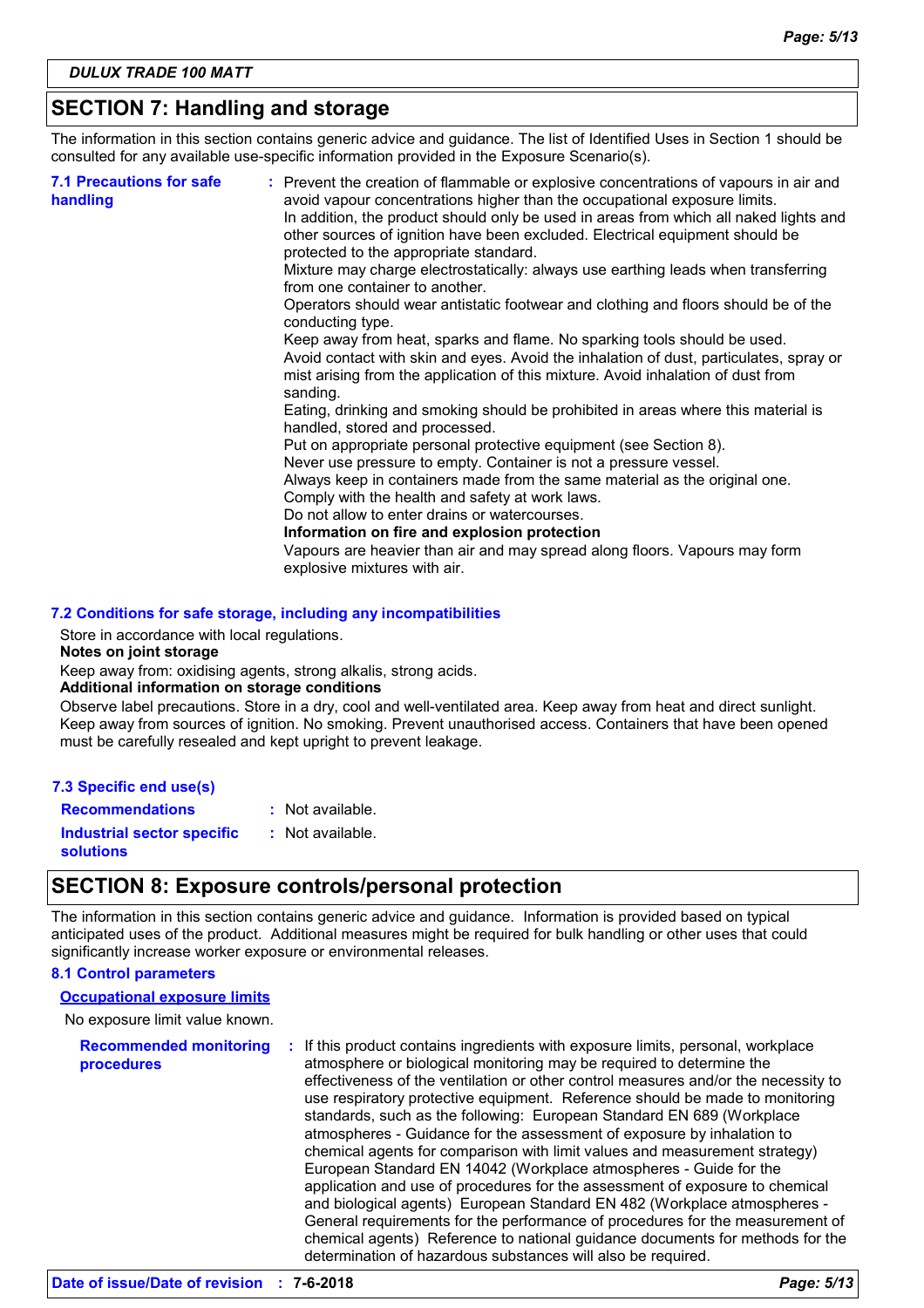## **SECTION 8: Exposure controls/personal protection**

### **DNELs/DMELs**

No DNELs/DMELs available.

### **PNECs**

No PNECs available

| <b>8.2 Exposure controls</b>                      |                                                                                                                                                                                                                                                                                                                                                                                                                                                                           |  |
|---------------------------------------------------|---------------------------------------------------------------------------------------------------------------------------------------------------------------------------------------------------------------------------------------------------------------------------------------------------------------------------------------------------------------------------------------------------------------------------------------------------------------------------|--|
| <b>Appropriate engineering</b><br><b>controls</b> | : Provide adequate ventilation. Where reasonably practicable, this should be<br>achieved by the use of local exhaust ventilation and good general extraction. If<br>these are not sufficient to maintain concentrations of particulates and solvent<br>vapours below the OEL, suitable respiratory protection must be worn.                                                                                                                                               |  |
| <b>Individual protection measures</b>             |                                                                                                                                                                                                                                                                                                                                                                                                                                                                           |  |
| <b>Hygiene measures</b>                           | Wash hands, forearms and face thoroughly after handling chemical products,<br>before eating, smoking and using the lavatory and at the end of the working<br>period. Appropriate techniques should be used to remove potentially<br>contaminated clothing. Contaminated work clothing should not be allowed out of<br>the workplace. Wash contaminated clothing before reusing. Ensure that<br>eyewash stations and safety showers are close to the workstation location. |  |
| <b>Eye/face protection</b>                        | : Use safety eyewear designed to protect against splash of liquids.                                                                                                                                                                                                                                                                                                                                                                                                       |  |
| <b>Skin protection</b>                            |                                                                                                                                                                                                                                                                                                                                                                                                                                                                           |  |
| <b>Hand protection</b>                            |                                                                                                                                                                                                                                                                                                                                                                                                                                                                           |  |
| <b>Gloves</b>                                     | : When prolonged or frequently repeated contact may occur, a glove with a<br>protection class of 6 (breakthrough time greater than 480 minutes according to<br>EN 374) is recommended. When only brief contact is expected, a glove with a<br>protection class of 2 or higher (breakthrough time greater than 30 minutes<br>according to EN 374) is recommended.                                                                                                          |  |
|                                                   | NOTICE: The selection of a specific glove for a particular application and<br>duration of use in a workplace should also take into account all relevant<br>workplace factors such as, but not limited to: Other chemicals which may be<br>handled, physical requirements (cut/puncture protection, dexterity, thermal<br>protection), potential body reactions to glove materials, as well as the instructions/<br>specifications provided by the glove supplier.         |  |
|                                                   | The user must check that the final choice of type of glove selected for handling<br>this product is the most appropriate and takes into account the particular<br>conditions of use, as included in the user's risk assessment.                                                                                                                                                                                                                                           |  |
|                                                   | Gloves should be replaced regularly and if there is any sign of damage to the<br>glove material.                                                                                                                                                                                                                                                                                                                                                                          |  |
|                                                   | Always ensure that the gloves are free from defects and that they are stored and<br>used correctly.                                                                                                                                                                                                                                                                                                                                                                       |  |
| <b>Body protection</b>                            | : Personnel should wear antistatic clothing made of natural fibres or of high-<br>temperature-resistant synthetic fibres.                                                                                                                                                                                                                                                                                                                                                 |  |
| <b>Other skin protection</b>                      | : Appropriate footwear and any additional skin protection measures should be<br>selected based on the task being performed and the risks involved and should be<br>approved by a specialist before handling this product.                                                                                                                                                                                                                                                 |  |
| <b>Respiratory protection</b>                     | : If workers are exposed to concentrations above the exposure limit, they must use<br>appropriate, certified respirators.                                                                                                                                                                                                                                                                                                                                                 |  |
|                                                   | OLD LEAD-BASED PAINTS:                                                                                                                                                                                                                                                                                                                                                                                                                                                    |  |
|                                                   | When surfaces are to be prepared for painting, account should be taken of the<br>age of the property and the possibility that lead-pigmented paint might be present.<br>There is a possibility that ingestion or inhalation of scrapings or dust arising from<br>the preparation work could cause health effects. As a working rule you should<br>assume that this will be the case if the age of the property is pre 1960.                                               |  |
|                                                   | Where possible wet sanding or chemical stripping methods should be used with                                                                                                                                                                                                                                                                                                                                                                                              |  |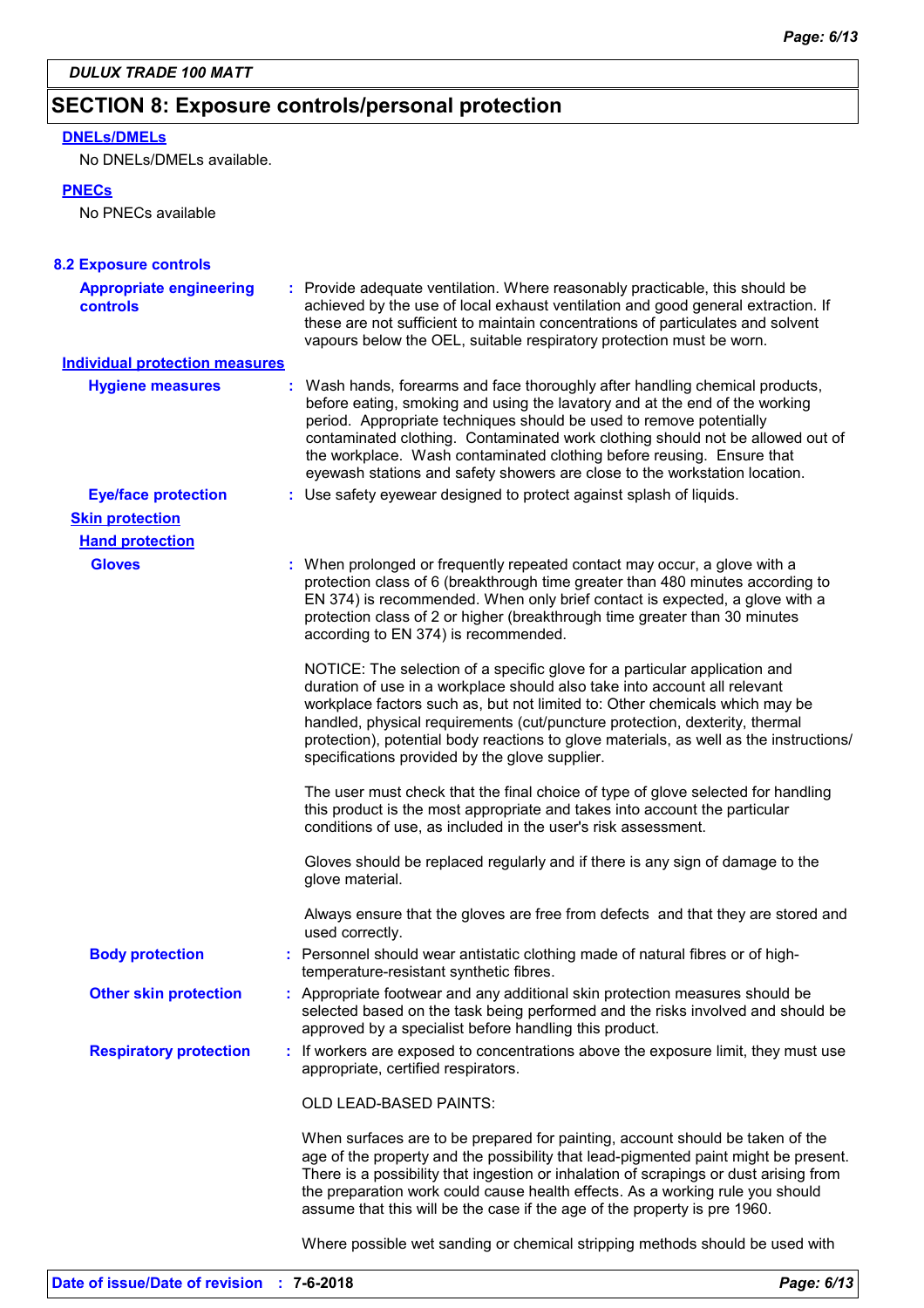## **SECTION 8: Exposure controls/personal protection**

|                                                  | surfaces of this type to avoid the creation of dust. When dry sanding cannot be<br>avoided, and effective local exhaust ventilation is not available, it is recommended<br>that a dust respirator is worn, that is approved for use with lead dusts, and its type<br>selected on the basis of the COSHH assessment, taking into account the<br>Workplace Exposure Limit for lead in air. Furthermore, steps should be taken to<br>ensure containment of the dusts created, and that all practicable measures are<br>taken to clean up thoroughly all deposits of dusts in and around the affected area.                                                |
|--------------------------------------------------|--------------------------------------------------------------------------------------------------------------------------------------------------------------------------------------------------------------------------------------------------------------------------------------------------------------------------------------------------------------------------------------------------------------------------------------------------------------------------------------------------------------------------------------------------------------------------------------------------------------------------------------------------------|
|                                                  | Respiratory protection in case of dust or spray mist formation. (particle filter<br>EN143 type P2) Respiratory protection in case of vapour formation. (half mask<br>with combination filter A2-P2 til concentrations of 0,5 Vol%.)                                                                                                                                                                                                                                                                                                                                                                                                                    |
|                                                  | The current Control of Lead at Work Regulations approved code of practice<br>should be consulted for advice on protective clothing and personal hygiene<br>precautions. Care should also be taken to exclude visitors, members of the<br>household and especially children from the affected area, during the actual work<br>and the subsequent clean up operations. All scrapings, dust, etc. should be<br>disposed of by the professional painting contractor as Hazardous Waste.                                                                                                                                                                    |
|                                                  | Extra precautions will also need to be taken when burning off old lead-based<br>paints because fumes containing lead will be produced. It is recommended that a<br>respirator, approved for use with particulate fumes of lead is selected on the basis<br>of the COSHH assessment, taking into account the Workplace Exposure Limit for<br>lead in air. Similar precautions to those given above about sanding should be<br>taken with reference to protective clothing, disposal of scrapings and dusts, and<br>exclusion of other personnel and especially children from the building during<br>actual work and the subsequent clean up operations. |
|                                                  | Avoid the inhalation of dust. Wear suitable face mask if dry sanding. Special<br>precautions should be taken during surface preparation of pre-1960s paint<br>surfaces over wood and metal as they may contain harmful lead.                                                                                                                                                                                                                                                                                                                                                                                                                           |
| <b>Environmental exposure</b><br><b>controls</b> | Do not allow to enter drains or watercourses.                                                                                                                                                                                                                                                                                                                                                                                                                                                                                                                                                                                                          |

## **SECTION 9: Physical and chemical properties**

| 9.1. Information on basic physical and chemical properties         |                                                          |
|--------------------------------------------------------------------|----------------------------------------------------------|
| <b>Appearance</b>                                                  |                                                          |
| <b>Physical state</b>                                              | : Liquid.                                                |
| <b>Colour</b>                                                      | : Various: See label.                                    |
| <b>Odour</b>                                                       | $:$ Not available.                                       |
| <b>Odour threshold</b>                                             | $:$ Not available.                                       |
| pH                                                                 | : 8, 5                                                   |
| <b>Melting point/freezing point</b>                                | : Not available.                                         |
| Initial boiling point and boiling<br>range                         | $: 100^{\circ}$ C                                        |
| <b>Flash point</b>                                                 | : Not applicable.                                        |
| <b>Evaporation rate</b>                                            | : Not available.                                         |
| <b>Upper/lower flammability or</b><br>explosive limits             | : Not available.                                         |
| <b>Vapour pressure</b>                                             | : Not available.                                         |
| <b>Vapour density</b>                                              | $:$ Not available.                                       |
| <b>Relative density</b>                                            | : 1,377                                                  |
| <b>Solubility(ies)</b>                                             | : Easily soluble in the following materials: cold water. |
| <b>Solubility in water</b>                                         | Not available.                                           |
| <b>Partition coefficient: n-octanol/ : Not available.</b><br>water |                                                          |
| <b>Auto-ignition temperature</b>                                   | $:$ Not available.                                       |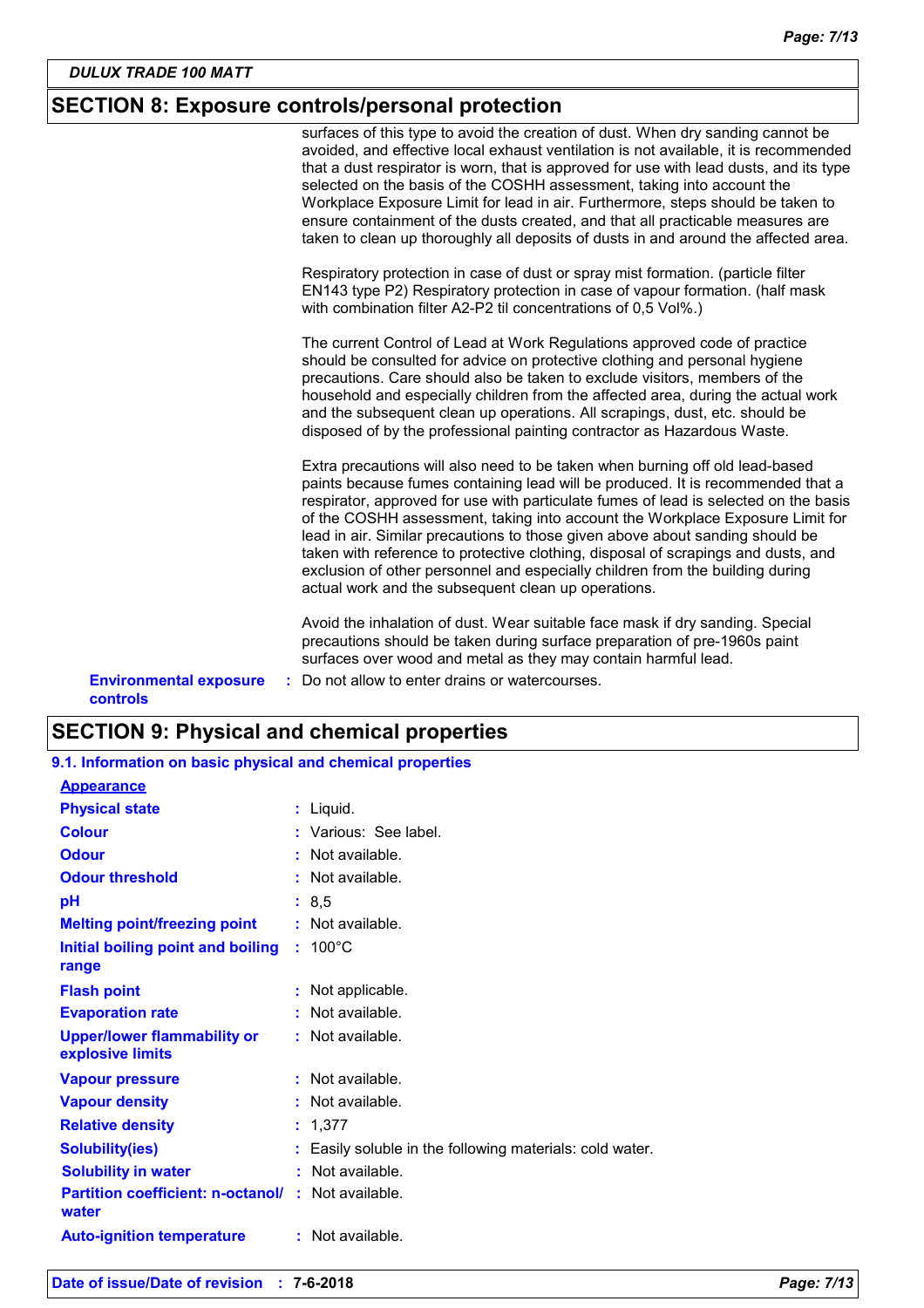## **SECTION 9: Physical and chemical properties**

## **Decomposition temperature :** Not available.

- **Viscosity Kinematic (room temperature): 16 cm<sup>2</sup>/s**
- **Explosive properties :**
- : Not available.
- **Oxidising properties** : Not available.

**9.2. Other information**

No additional information.

## **SECTION 10: Stability and reactivity 10.4. Conditions to avoid** : When exposed to high temperatures may produce hazardous decomposition **10.2. Chemical stability :** Stable under recommended storage and handling conditions (see Section 7). **10.3. Possibility of hazardous reactions :** Under normal conditions of storage and use, hazardous reactions will not occur. **10.1. Reactivity :** No specific test data related to reactivity available for this product or its ingredients.

- **10.5. Incompatible materials** : Keep away from the following materials to prevent strong exothermic reactions: oxidising agents, strong alkalis, strong acids. products.
- **10.6. Hazardous decomposition products :** Under normal conditions of storage and use, hazardous decomposition products should not be produced.

## **SECTION 11: Toxicological information**

### **11.1. Information on toxicological effects**

There are no data available on the mixture itself. The mixture has been assessed following the conventional method of the CLP Regulation (EC) No 1272/2008 and is classified for toxicological properties accordingly. See Sections 2 and 3 for details.

Exposure to component solvent vapour concentrations in excess of the stated occupational exposure limit may result in adverse health effects such as mucous membrane and respiratory system irritation and adverse effects on the kidneys, liver and central nervous system. Symptoms and signs include headache, dizziness, fatigue, muscular weakness, drowsiness and, in extreme cases, loss of consciousness.

Solvents may cause some of the above effects by absorption through the skin. Repeated or prolonged contact with the mixture may cause removal of natural fat from the skin, resulting in non-allergic contact dermatitis and absorption through the skin.

If splashed in the eyes, the liquid may cause irritation and reversible damage.

Ingestion may cause nausea, diarrhea and vomiting.

This takes into account, where known, delayed and immediate effects and also chronic effects of components from short-term and long-term exposure by oral, inhalation and dermal routes of exposure and eye contact.

Contains 1,2-benzisothiazol-3(2H)-one, C(M)IT/MIT(3:1). May produce an allergic reaction.

| Date of issue/Date of revision  | $: 7 - 6 - 2018$   | Page: 8/13 |
|---------------------------------|--------------------|------------|
| <b>Conclusion/Summary</b>       | : Not available.   |            |
| <b>Carcinogenicity</b>          |                    |            |
| <b>Conclusion/Summary</b>       | : Not available.   |            |
| <b>Mutagenicity</b>             |                    |            |
| <b>Conclusion/Summary</b>       | : Not available.   |            |
| <b>Sensitisation</b>            |                    |            |
| <b>Conclusion/Summary</b>       | $:$ Not available. |            |
| <b>Irritation/Corrosion</b>     |                    |            |
| Not available.                  |                    |            |
| <b>Acute toxicity estimates</b> |                    |            |
| <b>Conclusion/Summary</b>       | : Not available.   |            |
| <b>Acute toxicity</b>           |                    |            |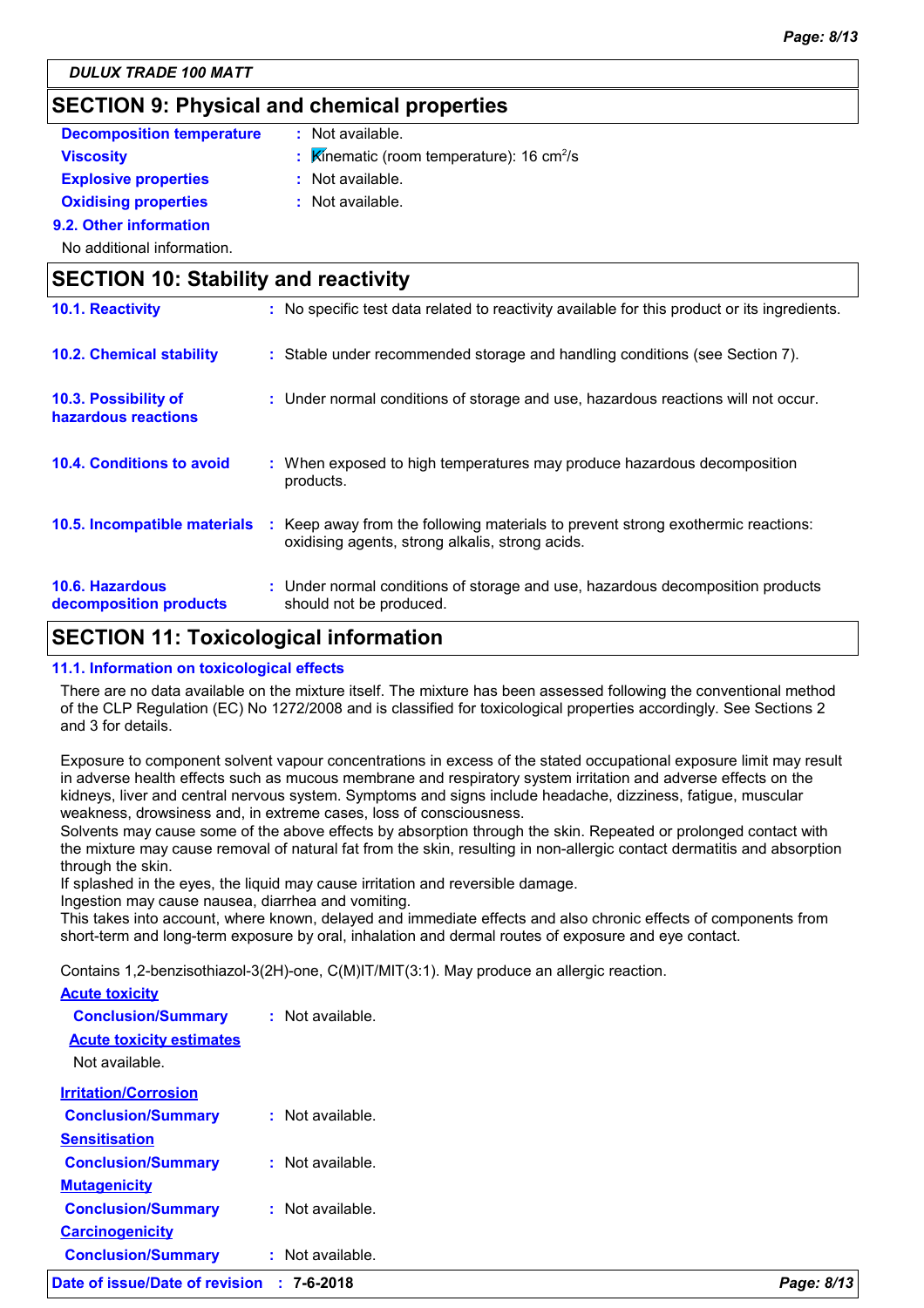## **SECTION 11: Toxicological information**

| <b>Reproductive toxicity</b>                                         |                    |
|----------------------------------------------------------------------|--------------------|
| <b>Conclusion/Summary</b>                                            | $:$ Not available. |
| <b>Teratogenicity</b>                                                |                    |
| <b>Conclusion/Summary</b>                                            | $:$ Not available. |
| <b>Specific target organ toxicity (single exposure)</b>              |                    |
| Not available.                                                       |                    |
| Specific target organ toxicity (repeated exposure)<br>Not available. |                    |
| Aspiration hazard                                                    |                    |

Not available.

### **Other information :**

: Not available.

## **SECTION 12: Ecological information**

### **12.1. Toxicity**

There are no data available on the mixture itself. Do not allow to enter drains or watercourses.

The mixture has been assessed following the summation method of the CLP Regulation (EC) No 1272/2008 and is not classified as hazardous to the environment, but contains substance(s) hazardous to the environment. See section 3 for details.

**Conclusion/Summary :** Not available.

### **12.2. Persistence and degradability**

| <b>Conclusion/Summary : Not available.</b>              |                                                       |
|---------------------------------------------------------|-------------------------------------------------------|
| <b>12.3. Bioaccumulative potential</b>                  |                                                       |
| 12.4. Mobility in soil                                  |                                                       |
| <b>Soil/water partition</b><br><b>coefficient (Koc)</b> | : Not available.                                      |
| <b>Mobility</b>                                         | : Not available.                                      |
| 12.5. Results of PBT and vPvB assessment                |                                                       |
| <b>PBT</b>                                              | : Not applicable.                                     |
|                                                         | P: Not available. B: Not available. T: Not available. |
| <b>vPvB</b>                                             | : Not applicable.                                     |
|                                                         | vP: Not available, vB: Not available,                 |
| 12.6. Other adverse effects                             | : No known significant effects or critical hazards.   |

### **SECTION 13: Disposal considerations**

The information in this section contains generic advice and guidance. The list of Identified Uses in Section 1 should be consulted for any available use-specific information provided in the Exposure Scenario(s).

### **13.1 Waste treatment methods**

| <b>Product</b>             |                                                                                                                                                                                                                                                                                                                                                                                                                                                                                                                                                      |
|----------------------------|------------------------------------------------------------------------------------------------------------------------------------------------------------------------------------------------------------------------------------------------------------------------------------------------------------------------------------------------------------------------------------------------------------------------------------------------------------------------------------------------------------------------------------------------------|
| <b>Methods of disposal</b> | : The generation of waste should be avoided or minimised wherever possible.<br>Disposal of this product, solutions and any by-products should at all times comply<br>with the requirements of environmental protection and waste disposal legislation<br>and any regional local authority requirements. Dispose of surplus and non-<br>recyclable products via a licensed waste disposal contractor. Waste should not be<br>disposed of untreated to the sewer unless fully compliant with the requirements of<br>all authorities with jurisdiction. |
| <b>Hazardous waste</b>     | : The classification of the product may meet the criteria for a hazardous waste.                                                                                                                                                                                                                                                                                                                                                                                                                                                                     |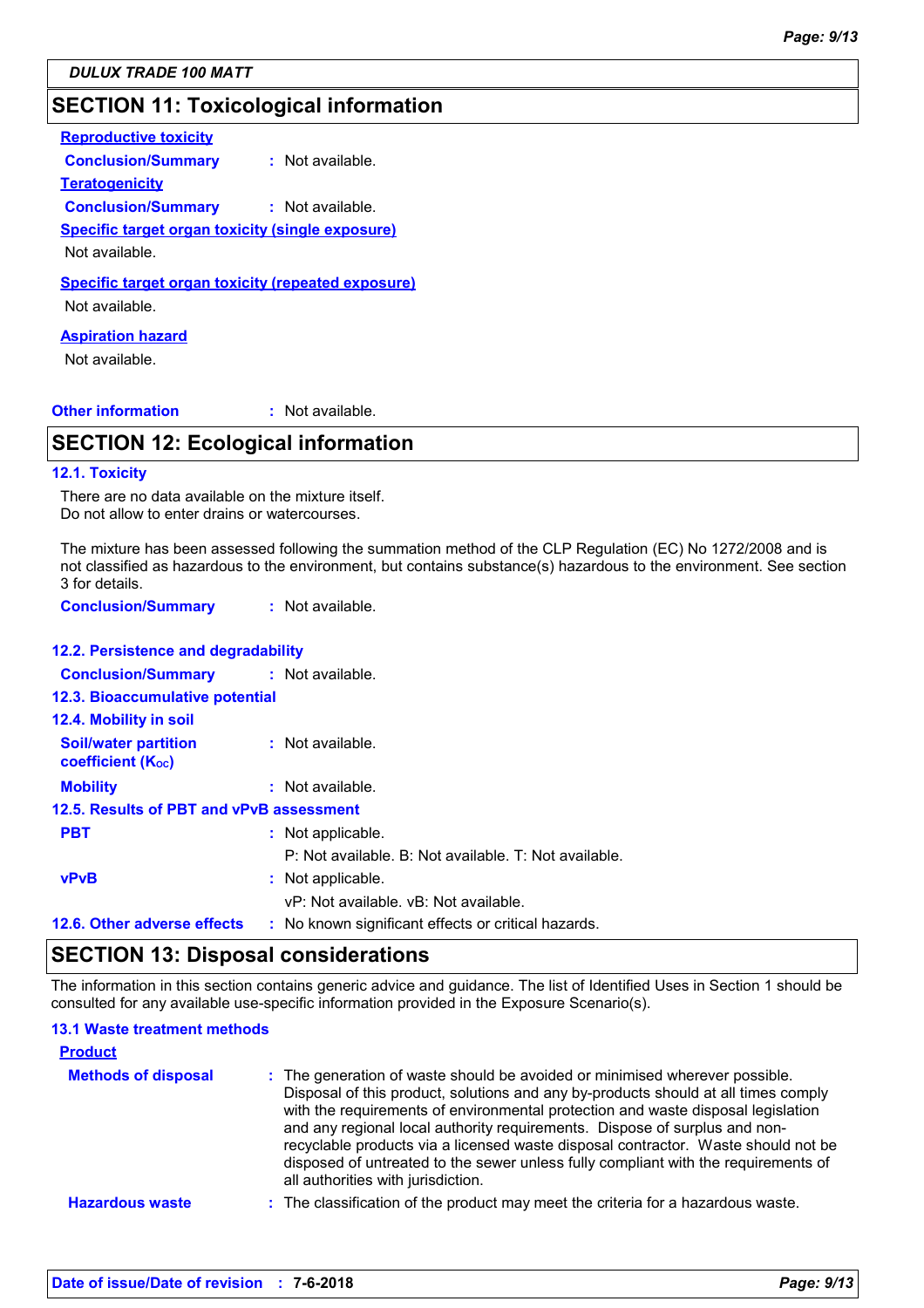### **SECTION 13: Disposal considerations**

| <b>Disposal considerations</b> | : Do not allow to enter drains or watercourses.<br>Dispose of according to all federal, state and local applicable regulations.<br>If this product is mixed with other wastes, the original waste product code may no<br>longer apply and the appropriate code should be assigned.<br>For further information, contact your local waste authority. |
|--------------------------------|----------------------------------------------------------------------------------------------------------------------------------------------------------------------------------------------------------------------------------------------------------------------------------------------------------------------------------------------------|
| <b>Packaging</b>               |                                                                                                                                                                                                                                                                                                                                                    |
| <b>Methods of disposal</b>     | : The generation of waste should be avoided or minimised wherever possible. Waste<br>packaging should be recycled. Incineration or landfill should only be considered<br>when recycling is not feasible.                                                                                                                                           |
| <b>Disposal considerations</b> | : Using information provided in this safety data sheet, advice should be obtained from<br>the relevant waste authority on the classification of empty containers.<br>Empty containers must be scrapped or reconditioned.<br>Dispose of containers contaminated by the product in accordance with local or<br>national legal provisions.            |
| <b>Special precautions</b>     | : This material and its container must be disposed of in a safe way. Care should be<br>taken when handling emptied containers that have not been cleaned or rinsed out.<br>Empty containers or liners may retain some product residues. Avoid dispersal of<br>spilt material and runoff and contact with soil, waterways, drains and sewers.       |

## **SECTION 14: Transport information**

## **Information pertaining to IATA and ADN is considered not relevant since the material is not packaged in the correct approved packaging required of these methods of transport.**

|                                                                                                                           | <b>ADR</b>                                                                                                                                                                                                             | <b>IMDG</b>           |
|---------------------------------------------------------------------------------------------------------------------------|------------------------------------------------------------------------------------------------------------------------------------------------------------------------------------------------------------------------|-----------------------|
| 14.1 UN number                                                                                                            | Not regulated.                                                                                                                                                                                                         | Not regulated.        |
| 14.2 UN proper<br>shipping name                                                                                           | Not applicable.                                                                                                                                                                                                        | Not applicable.       |
| <b>14.3 Transport</b><br>hazard class(es)<br><b>Class</b><br><b>Subsidiary class</b>                                      | Not applicable.                                                                                                                                                                                                        | Not applicable.       |
| <b>14.4 Packing group</b>                                                                                                 | Not applicable.                                                                                                                                                                                                        | Not applicable.       |
| 14.5<br><b>Environmental</b><br><b>hazards</b><br><b>Marine pollutant</b><br><b>Marine pollutant</b><br><b>substances</b> | No.                                                                                                                                                                                                                    | No.<br>Not available. |
| <b>14.6 Special</b><br>precautions for<br>user                                                                            | Transport within user's premises: always<br>transport in closed containers that are upright<br>and secure. Ensure that persons transporting<br>the product know what to do in the event of an<br>accident or spillage. |                       |
| <b>HI/Kemler number</b><br><b>Emergency</b>                                                                               | Not available.                                                                                                                                                                                                         | Not applicable.       |
| schedules (EmS)                                                                                                           |                                                                                                                                                                                                                        |                       |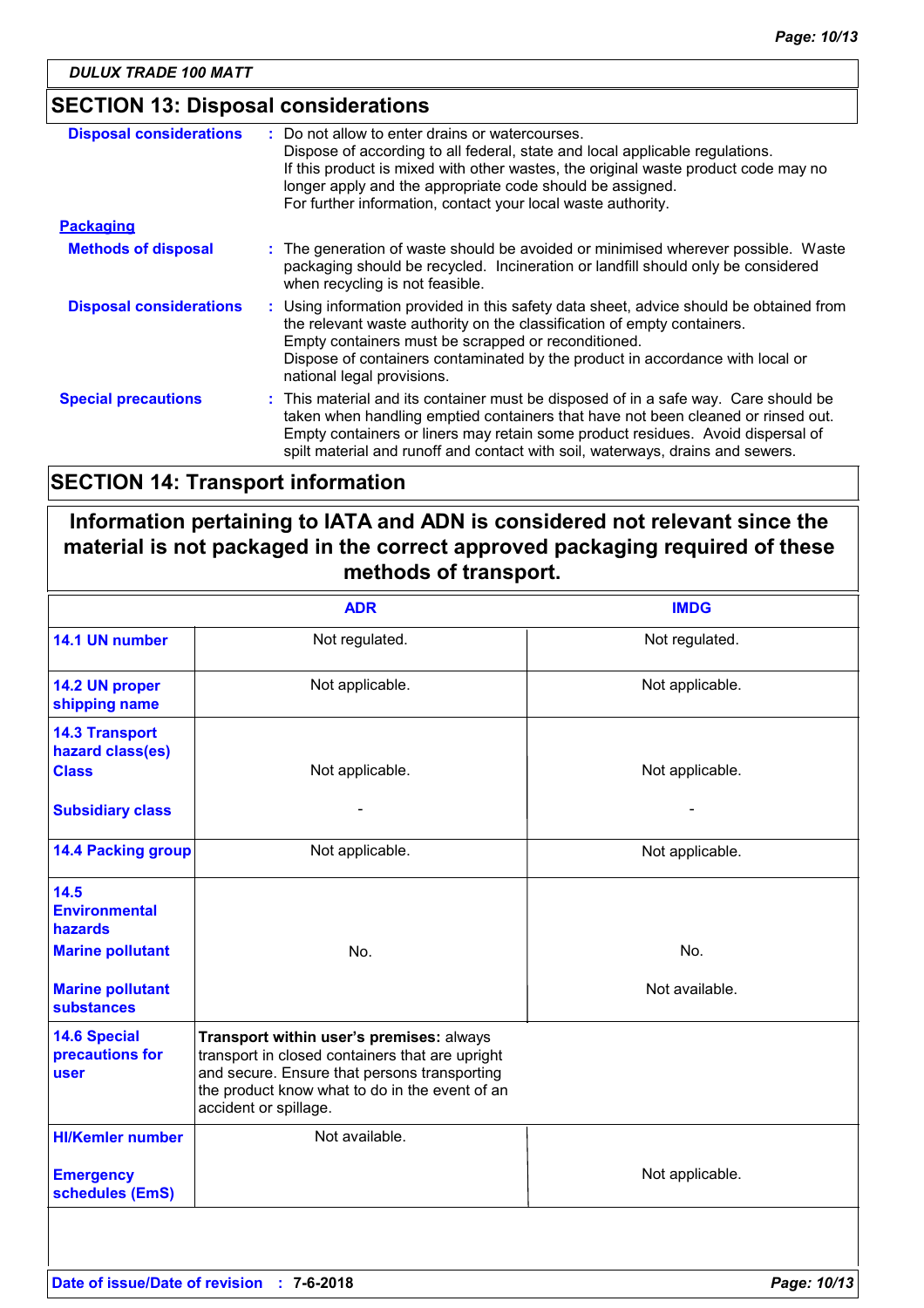| Information pertaining to IATA and ADN is considered not relevant since the<br>material is not packaged in the correct approved packaging required of these<br>methods of transport. |                                                                                                          |  |  |  |
|--------------------------------------------------------------------------------------------------------------------------------------------------------------------------------------|----------------------------------------------------------------------------------------------------------|--|--|--|
| <b>14.7 Transport in bulk</b>                                                                                                                                                        | : Not applicable.                                                                                        |  |  |  |
| according to Annex II of<br><b>MARPOL and the IBC Code</b>                                                                                                                           |                                                                                                          |  |  |  |
| <b>Additional</b><br><b>information</b>                                                                                                                                              |                                                                                                          |  |  |  |
|                                                                                                                                                                                      | <b>SECTION 15: Regulatory information</b>                                                                |  |  |  |
|                                                                                                                                                                                      | 15.1 Safety, health and environmental regulations/legislation specific for the substance or mixture      |  |  |  |
|                                                                                                                                                                                      | EU Regulation (EC) No. 1907/2006 (REACH)                                                                 |  |  |  |
|                                                                                                                                                                                      | <b>Annex XIV - List of substances subject to authorisation</b>                                           |  |  |  |
| <b>Annex XIV</b>                                                                                                                                                                     |                                                                                                          |  |  |  |
| None of the components are listed.                                                                                                                                                   |                                                                                                          |  |  |  |
| <b>Substances of very high concern</b>                                                                                                                                               |                                                                                                          |  |  |  |
| <b>Annex XVII - Restrictions</b><br>on the manufacture,<br>placing on the market<br>and use of certain<br>dangerous substances,<br>mixtures and articles                             | None of the components are listed, or the component present is below its threshold.<br>: Not applicable. |  |  |  |
| <b>Other EU regulations</b>                                                                                                                                                          |                                                                                                          |  |  |  |
| <b>VOC</b>                                                                                                                                                                           | : Compliant with EU law for this product subcategory: see label                                          |  |  |  |
| <b>Europe inventory</b>                                                                                                                                                              | : At least one component is not listed.                                                                  |  |  |  |
| Not listed.                                                                                                                                                                          | Ozone depleting substances (1005/2009/EU)                                                                |  |  |  |
| Not listed.                                                                                                                                                                          | Prior Informed Consent (PIC) (649/2012/EU)                                                               |  |  |  |
| <b>Seveso Directive</b>                                                                                                                                                              |                                                                                                          |  |  |  |
|                                                                                                                                                                                      | This product is not controlled under the Seveso Directive.                                               |  |  |  |
| <b>International regulations</b><br>Not listed.                                                                                                                                      | <b>Chemical Weapon Convention List Schedules I, II &amp; III Chemicals</b>                               |  |  |  |
| <b>Montreal Protocol (Annexes A, B, C, E)</b><br>Not listed.                                                                                                                         |                                                                                                          |  |  |  |
| Not listed.                                                                                                                                                                          | <b>Stockholm Convention on Persistent Organic Pollutants</b>                                             |  |  |  |
| Not listed.                                                                                                                                                                          | <b>Rotterdam Convention on Prior Inform Consent (PIC)</b>                                                |  |  |  |
| Not listed.                                                                                                                                                                          | <b>UNECE Aarhus Protocol on POPs and Heavy Metals</b>                                                    |  |  |  |
| <b>Turkey</b>                                                                                                                                                                        | : At least one component is not listed.                                                                  |  |  |  |
| <b>15.2 Chemical safety</b><br>assessment                                                                                                                                            | : Not applicable.                                                                                        |  |  |  |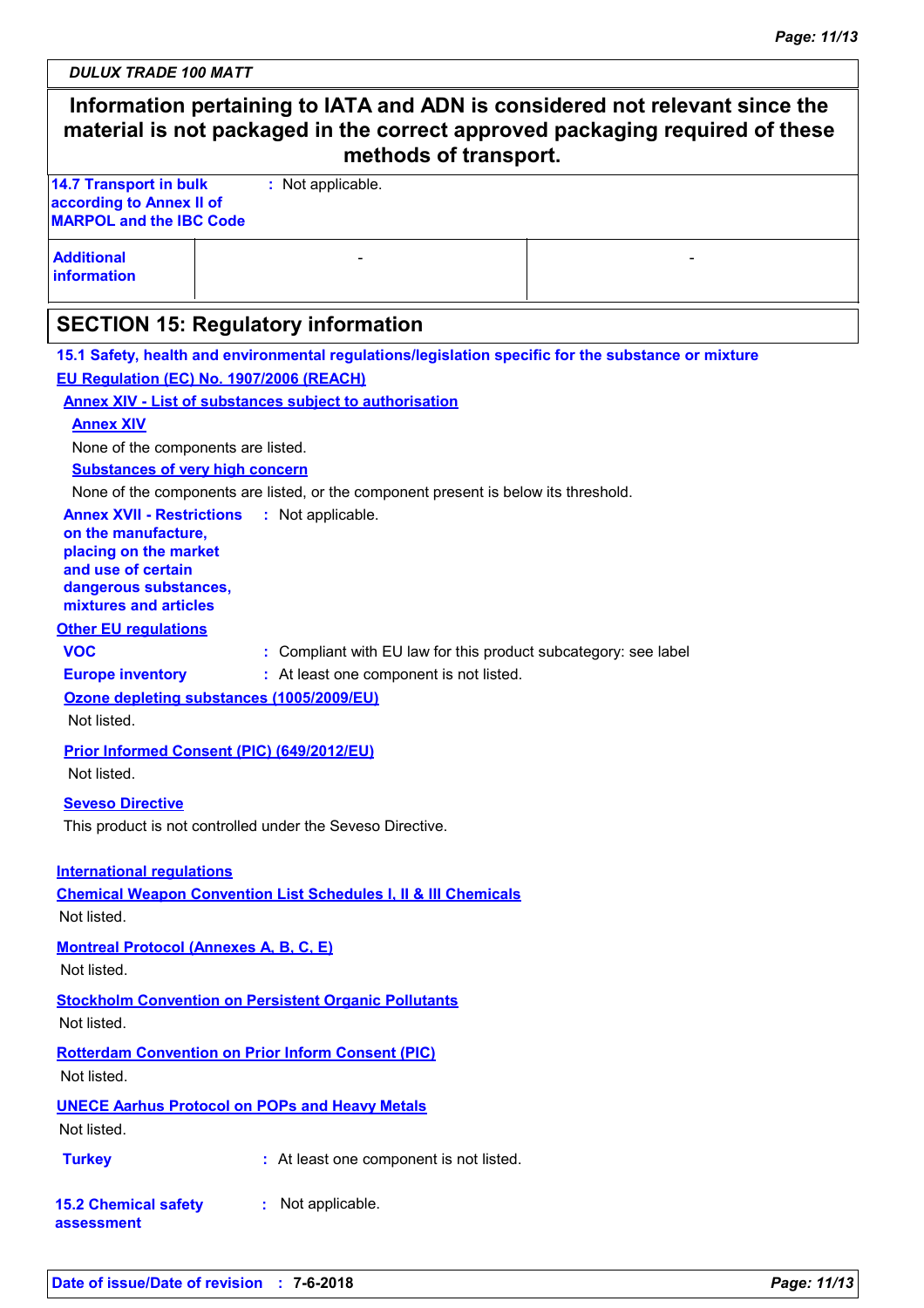## **SECTION 16: Other information**

| <b>CEPE code</b>                                                  | : 1                                                                                                                                                                                                                                                                                                                                                                                                           |
|-------------------------------------------------------------------|---------------------------------------------------------------------------------------------------------------------------------------------------------------------------------------------------------------------------------------------------------------------------------------------------------------------------------------------------------------------------------------------------------------|
|                                                                   | $\triangledown$ Indicates information that has changed from previously issued version.                                                                                                                                                                                                                                                                                                                        |
| <b>Abbreviations and acronyms : ATE = Acute Toxicity Estimate</b> | CLP = Classification, Labelling and Packaging Regulation [Regulation (EC) No.<br>1272/2008]<br>DMEL = Derived Minimal Effect Level<br>DNEL = Derived No Effect Level<br>EUH statement = CLP-specific Hazard statement<br>PBT = Persistent, Bioaccumulative and Toxic<br>PNEC = Predicted No Effect Concentration<br><b>RRN = REACH Registration Number</b><br>vPvB = Very Persistent and Very Bioaccumulative |

### **Procedure used to derive the classification according to Regulation (EC) No. 1272/2008 [CLP/GHS]**

| <b>Classification</b> | <b>Justification</b> |
|-----------------------|----------------------|
| Skin Sens. 1, H317    | Calculation method   |

### **Full text of abbreviated H statements**

| H <sub>301</sub> | Toxic if swallowed.                                   |
|------------------|-------------------------------------------------------|
| H311             | Toxic in contact with skin.                           |
| H314             | Causes severe skin burns and eye damage.              |
| H317             | May cause an allergic skin reaction.                  |
| H318             | Causes serious eye damage.                            |
| H331             | Toxic if inhaled.                                     |
| H400             | Very toxic to aquatic life.                           |
| H410             | Very toxic to aquatic life with long lasting effects. |
|                  |                                                       |

### **Full text of classifications [CLP/GHS]**

| Acute Tox. 3, H301<br>Acute Tox. 3, H311<br>Acute Tox. 3, H331<br>Aquatic Acute 1, H400<br>Aquatic Chronic 1, H410<br>Eye Dam. 1, H318<br>Skin Corr. 1B, H314<br><b>Skin Sens. 1, H317</b> |                  | ACUTE TOXICITY (oral) - Category 3<br>ACUTE TOXICITY (dermal) - Category 3<br><b>ACUTE TOXICITY (inhalation) - Category 3</b><br><b>ACUTE AQUATIC HAZARD - Category 1</b><br>LONG-TERM AQUATIC HAZARD - Category 1<br>SERIOUS EYE DAMAGE/ EYE IRRITATION - Category 1<br>SKIN CORROSION/IRRITATION - Category 1B<br>SKIN SENSITIZATION - Category 1 |
|--------------------------------------------------------------------------------------------------------------------------------------------------------------------------------------------|------------------|-----------------------------------------------------------------------------------------------------------------------------------------------------------------------------------------------------------------------------------------------------------------------------------------------------------------------------------------------------|
| Date of printing                                                                                                                                                                           | $: 7 - 6 - 2018$ |                                                                                                                                                                                                                                                                                                                                                     |
| Date of issue/ Date of<br>revision                                                                                                                                                         | $: 7 - 6 - 2018$ |                                                                                                                                                                                                                                                                                                                                                     |

#### 6 **Version Date of previous issue : :** 23-10-2017

### **Notice to reader**

*IMPORTANT NOTE The information in this data sheet is not intended to be exhaustive and is based on the present state of our knowledge and on current laws: any person using the product for any purpose other than that specifically recommended in the technical data sheet without first obtaining written confirmation from us*  as to the suitability of the product for the intended purpose does so at his own risk. It is always the *responsibility of the user to take all necessary steps to fulfill the demands set out in the local rules and legislation. Always read the Material Data Sheet and the Technical Data Sheet for this product if available. All advice we give or any statement made about the product by us (whether in this data sheet or otherwise) is correct to the best of our knowledge but we have no control over the quality or the condition of the substrate or the many factors affecting the use and application of the product. Therefore, unless we specifically agree in writing otherwise, we do not accept any liability whatsoever for the performance of the product or for any loss or damage arising out of the use of the product. All products supplied and technical advice given are subject to our standard terms and conditions of sale. You should request a copy of this document and review it carefully. The information contained in this data sheet is subject to modification from time to time in the light of experience and our policy of continuous development. It is the user's responsibility to verify that this data sheet is current prior to using the product.*

*Brand names mentioned in this data sheet are trademarks of or are licensed to AkzoNobel.*

### *Head Office*